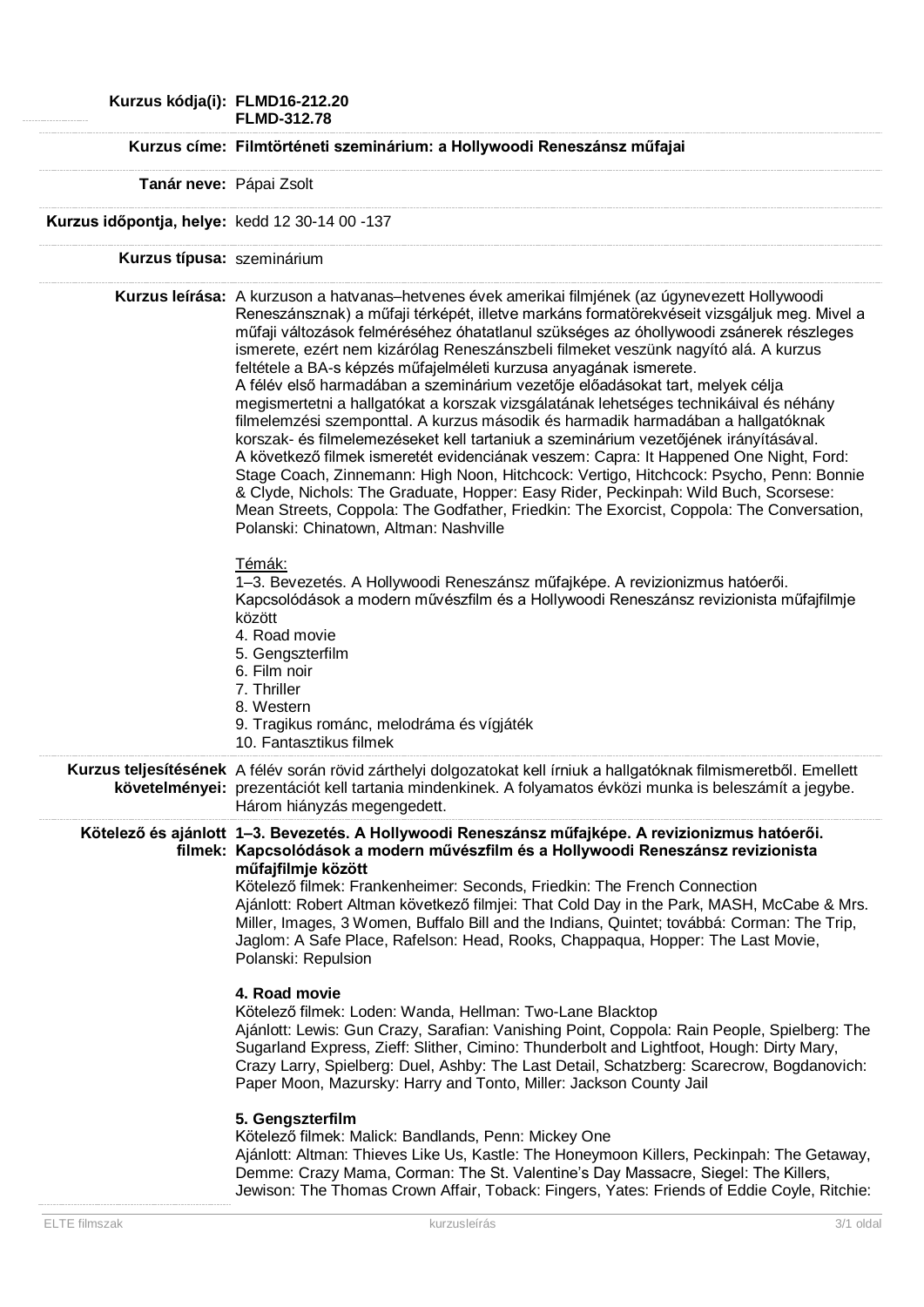Prime Cut, Siegel: Charley Varrick

#### **6. Film noir**

Kötelező filmek: Boorman: Point Blank, Penn: Night Moves

Ajánlott: Smight: Harper, Black: Pretty Poison, Altman: The Long Good-bye, Peckinpah: Bring Me the Head of Alfredo Garcia, Douglas: The Detective, Aldrich: Hustle, Baron: Blast of Silence, Peerce: The Incident, Frankenheimer: I Walk the Line

### **7. Thriller**

Kötelező filmek: Pakula: The Parallax View, Frankenheimer: The Manchurian Candidate Ajánlott: Pollack: Three Days of Condor, Pakula: All the President's Men, Shear: Across 110th Street, Frankenheimer: Seven Days in May, Lumet: Fail-Safe, Pakula: Klute, Miller: Executive Action, Neame: The Odessa File, Schlesinger: Marathon Man, Schaffner: Boys From Brasil

#### **8. Western**

Kötelező filmek: Eastwood: High Plains Drifter, Peckinpah: Pat Garrett & Billy the Kid (*kizárólag a Turner Entertainment által 1988-ban rekonstruált változat elfogadható!)* Ajánlott: Fonda: The Hired Hand, Hill: Butch Cassidy and the Sundance Kid, Perry: 'Doc', Siegel: The Shootist, Brooks: Blazing Sadless, Nelson: Soldier Blue, Benton: Bad Company, Richards: Culpepper Cattle Co., Rydell: Cowboys

## **9. Tragikus románc, melodráma és vígjáték**

Kötelező filmek: Cassavetes: Husbands, Ashby: Harold and Maude Ajánlott: Yates: John and Mary, Rafelson: Five Easy Pieces, Bogdanovich: The Last Picture Show, Mazursky: Bob & Carol & Ted & Alice, Perry: The Swimmer, Scorsese: Alice Doesn't Live Here Anymore, Pollack: The Way We Were, Cassavetes: Minnie and Moskowitz

# **10. Fantasztikus filmek**

Kötelező filmek: Polanski: Rosemary's Baby, Kubrick: 2001: A Space Odyssey Ajánlott: Romero: The Night of the Living Dead, Johnson: Lipstick, Hancock: Let's Scare Jessica to Death, Boorman: Exorcist – The Heretic, Spielberg: Jaws, Donner: The Omen, Pichel: Destination Moon, Trumbull: Silent Running

| Kötelező / ajánlott A félév során olvasandó szövegek listáját közösen beszéljük meg és állítjuk össze. |
|--------------------------------------------------------------------------------------------------------|
| irodalom: Néhány irányadó könyv, tanulmány és cikk:                                                    |

- Ain-Krupa, Julia: *Roman Polanski. A Life in Exhile*. Santa Barbara, California Denver, Colorado – Oxford, England: Praeger, 2010.
- Benke Attila: Western-reformáció. Az 1950–1980 közötti revizionista westernek az identitásválság tükrében. *Metropolis* (2010) no.3. pp. 32–55.
- Bignell, Jonathan: A részlettől a jelentésig. A *Sivár vidék* és a mozgóképi artikuláció. *Apertúra* (2008) no.3. http://apertura.hu/2008/osz/bignell
- Caputo, Davide: *Polanski and Perception. The Psychology of Seeing and the Cinema of Roman Polanski*. Bristol, UK – Chicago, USA: Intellect, 2012.
- Carney, Ray: *John Cassavetes filmjei*. Budapest, Osiris, 2001.
- Cohan, Steven Hark, Ina Rae (eds.): The Road Movie Book. London New York: Routledge, 1997.
- Corrigan, Timothy: *A Cinema without Falls. Movies and Culture after Vietnam*. New Brunswick, New Jersey: Rutgers University Press, 1991.
- Davies, David: Terrence Malick. In: Paisley, Livingstone–Plantinga, Carl (eds.): *The Routledge Companion to Philosophy and Film*. London – New York: Routledge. pp. 569– 580.
- Derry, Charles: *The Suspence Thriller*. Jefferson, North Carolina, and London: McFarland, 2001.
- Elsaesser, Thomas: A kudarc pátosza amerikai filmek az 1970-es években. Jegyzetek a motiválatlan hősről. *Metropolis* (2010) no.3. pp. 56–65.
- Foote, John H.: *Clint Eastwood. Evolution of a Filmmaker*. Westport, Connecticut London: Praeger, 2009.
- Fordham, Geoff: A Study of Ambiguity: *The Godfather* and the American Gangster Movie Tradition. In: Silver, Alain – Ursini, James (eds.): *Gangster Film Reader*. New Jersey: